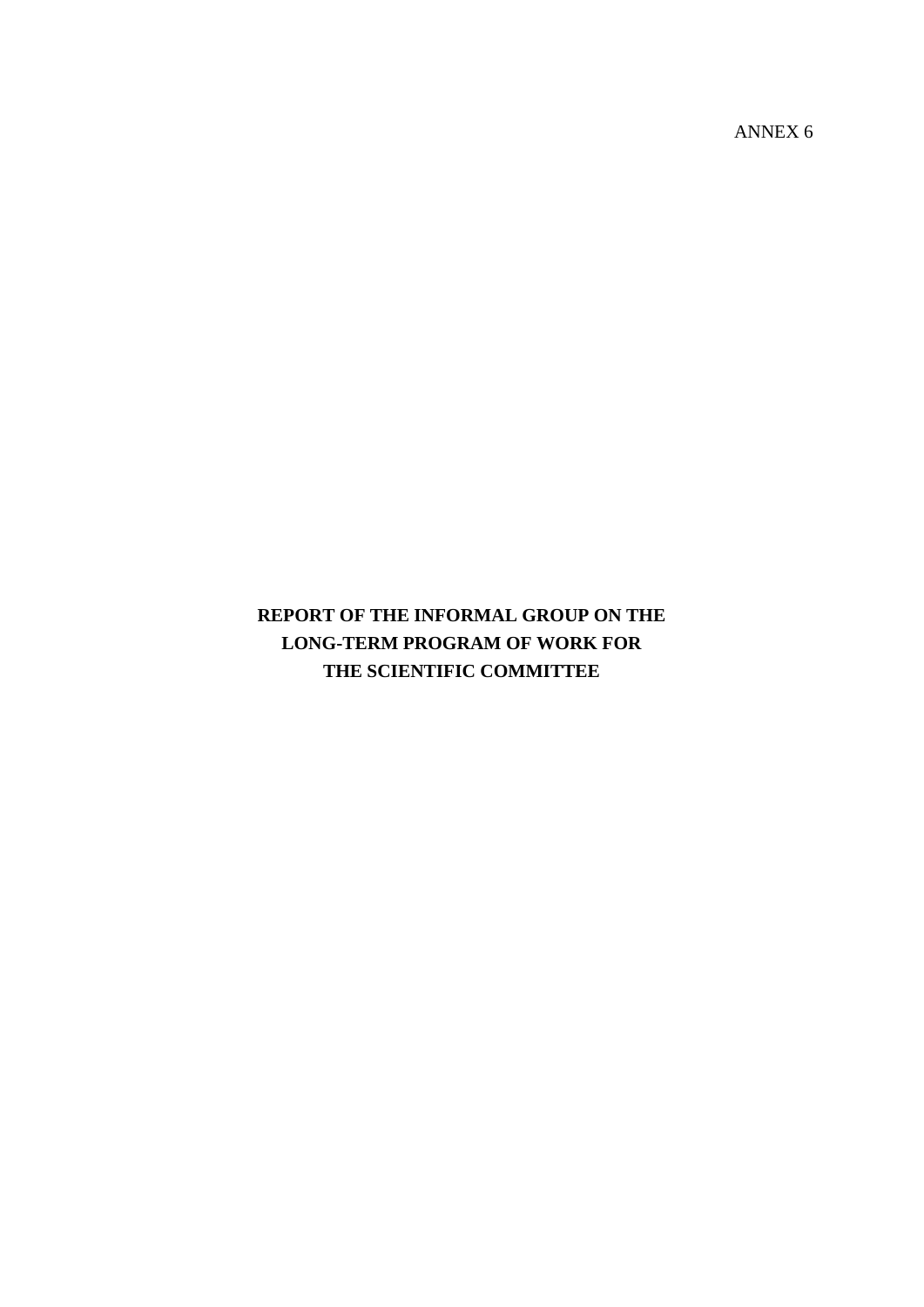## **REPORT OF THE INFORMAL GROUP ON THE LONG-TERM PROGRAM OF WORK FOR THE SCIENTIFIC COMMITTEE**

 The Informal Group on the Long-Term Program of Work for the Scientific Committee met on 25 October 1987 in association with the Sixth Meeting of the CCAMLR Scientific Committee in Hobart, Australia.

2. At its first meeting the Convener of the Group, Dr K. Sherman (USA), presented a draft agenda which had been circulated in advance and outlined two major tasks to be addressed by the Group: improving the level of co-ordination of various national scientific programs and updating the long-term program of work for the Scientific Committee.

3. Two papers prepared by the Convener were available for discussion at the meeting: 'Proposed Activities for the Long-Term Program of the Work of the Scientific Committee of the Commission for the Conservation of Antarctic Marine Living Resources' (WG-LTP-87/4) and 'Framework for the Co-ordination of the Long-Term Program of Work for the Scientific Committee' (WG-LTP-87/5).

4. It was proposed that the level of co-ordination of various national scientific programs might be improved if, in addition to plans for the forthcoming season, plans for future seasons would also be reported by members.

5. Proposed formats for reporting pertinent program activities were considered. The merit of using reporting systems of other relevant international organisations and SCAR in particular, were suggested. However, the Group concluded that the SCAR reporting system does not provide the necessary level of detail and that a format designed for the unique ecosystem approach of CCAMLR would be preferable.

6. It was decided to draft a request form for information on planned national research programs. The form, kindly drafted by Dr John Heap (UK) includes the following major topics for each program: (1) scientific objectives, (2) study area, (3) period of study, (4) facilities to be used, and (5) other details.

7. Members were asked to complete the prepared research program inventory form regarding 1987/1988 programs and provide an indication of planned programs over the next two Antarctic seasons (1988/89 and 1989/90). A summary of this information for 1987/88 is found in Appendix A. Information such as this would be used as the basis for improving overall co-ordination and integration of national programs in support of the scientific program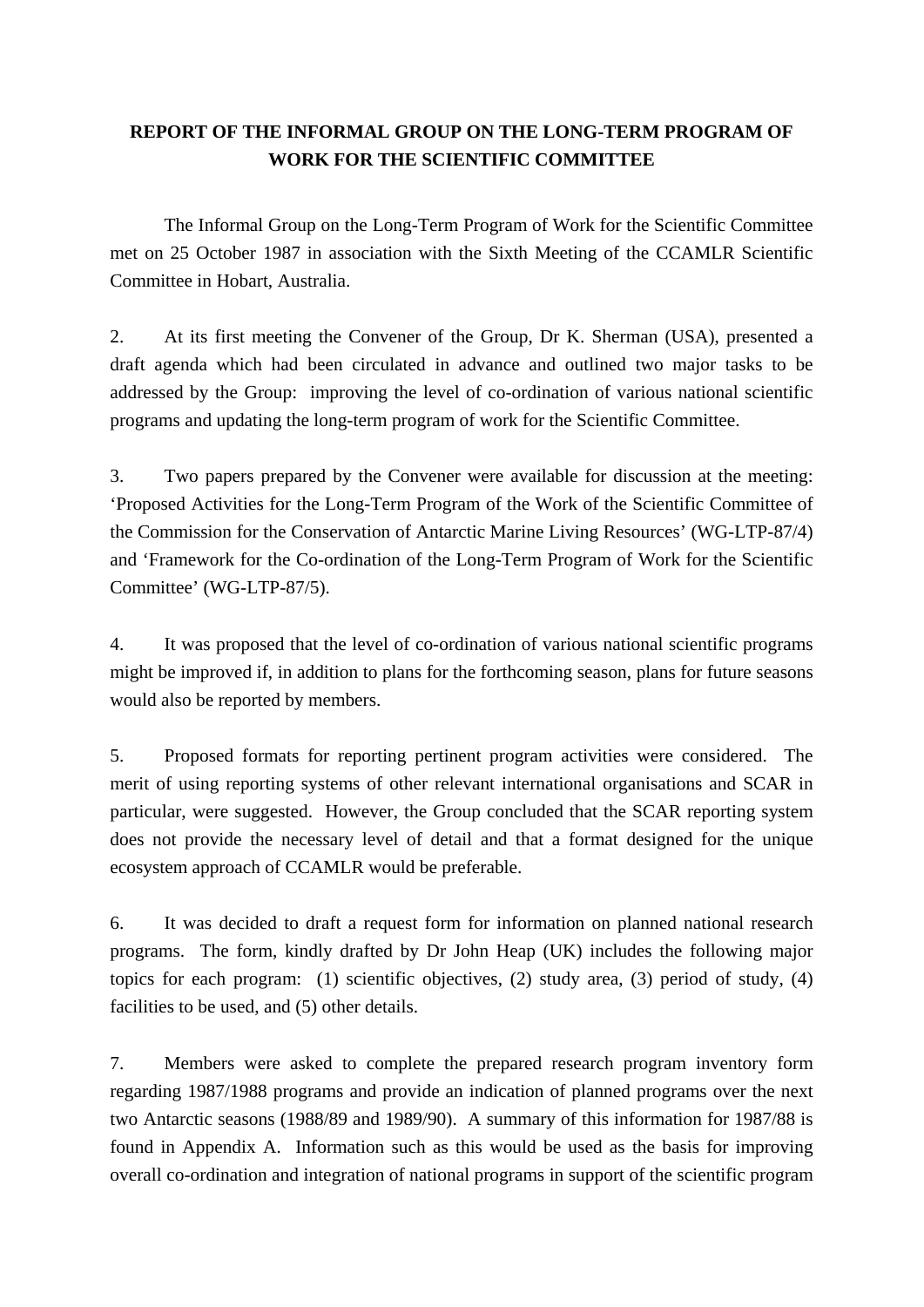of CCAMLR. A draft set of the research program inventory forms was compiled during the meeting; Members were invited to provide additions or revisions to these forms to the Secretariat by 7 December 1987. The revised set of forms will be placed as an annex to the Members' Activities Reports (CCAMLR-MA/4-1986/87).

8. It was agreed that the Long-Term Program of Work approved by the Scientific Committee during the Fifth Meeting of the Scientific Committee provided a useful framework for focusing activities of the Scientific Committee. The Committee requested that this Program of Work should be updated annually, following the conclusion of the Scientific Committee deliberations so as to include pertinent activities endorsed by the Scientific Committee. The updated plan will appear as an annex to the report of the Scientific Committee.

9. At present, information which is being collected by the Group indicates only the level and scope of Members' activities for the forthcoming season. It is impossible at such short notice to co-ordinate them or to introduce changes to program designs in spite of some spacial and temporal coincidence between national research programs.

10. A suggestion was made that some level of co-ordination might be achieved if information on national research programs were known at least 2 or 3 years in advance. In this case the timing and survey areas of national programs could be adjusted to gain the maximum benefit from effective use of ship-time, compatable methods of sampling, possibility of obtaining larger samples over a wider area, exchange of field information etc.

11. During the past two years, the Group has made several attempts to collect information regarding future research plans. However, the level of details in replies was not adequate for co-ordination purposes. It became evident that any further request for information should cover future research (at least for 3 years) and contain a list of specific questions.

12. To assist Members, the Group decided that such a list, the same as used this year, should be included into next year's Guidelines for preparation of Member's Activities Reports. The Secretariat should collate information on the research program inventory form before the next meeting of the Group. Such information should be requested and updated annually.

13. The process of gathering and integrating information on future research plans is complex. A first step is a simple compilation of research plans to obtain an idea of the topics,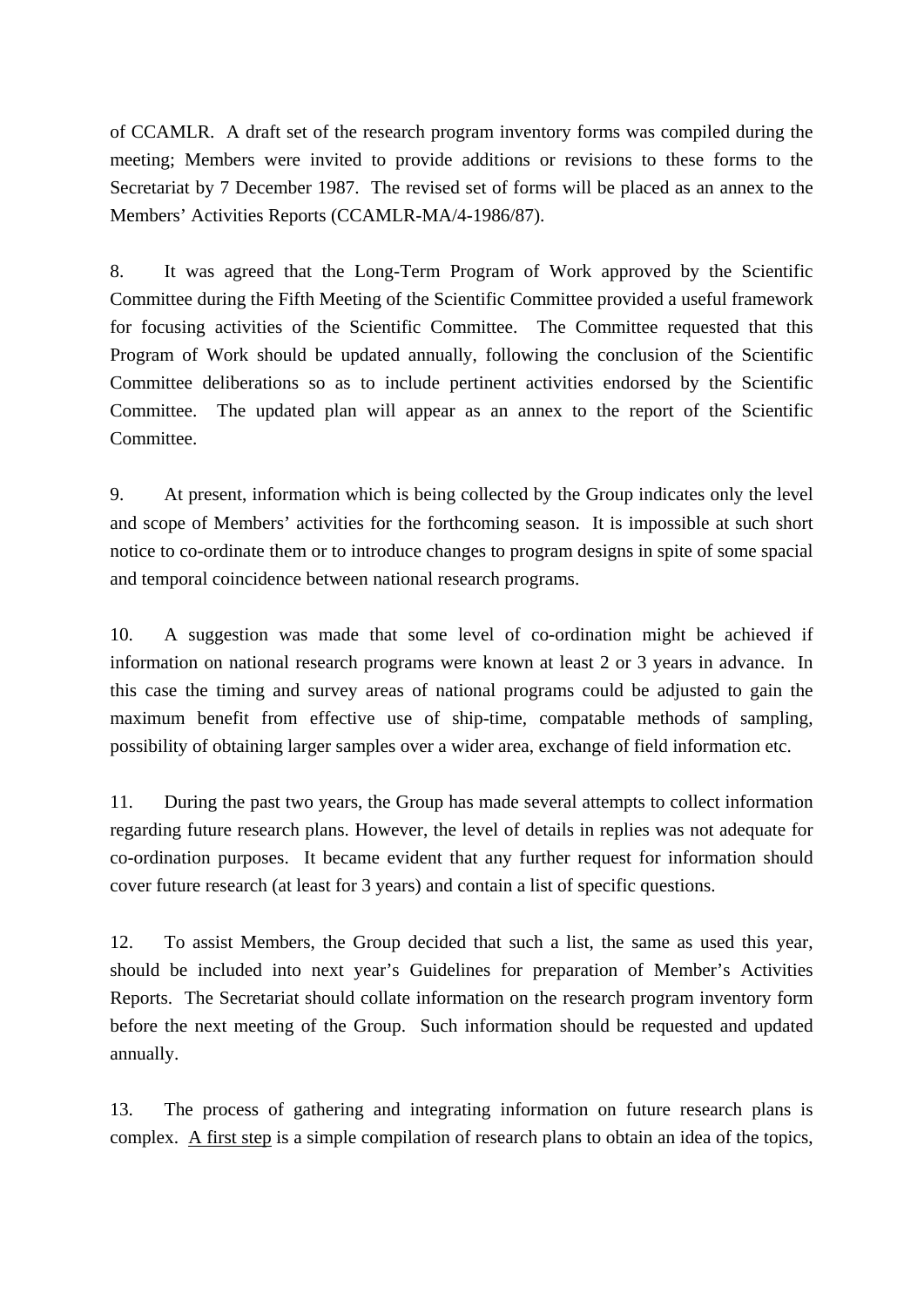timing, and location of planned investigations. This is being done now by the Group through the forms submitted by Members.

14. The next step involves the assistance of the various Working Groups of the Scientific Committee. They should come forward with suggestions for specific integrated studies. Such suggestions should be accompanied by sampling procedures, proposed areas and timings of multinational studies. The last step is for the Informal Group on the Long-Term Program of Work to co-ordinate implementation of actual programs.

15. In connection with this a question was raised on the status of the Group. It is not clear whether the Group should take over duties of other working Groups in the co-ordination of integrated research or if it should return to its initial task of simple compilation of information on current and planned Members' research activities.

16. In light of the discussions at the 3 November 1987 meeting of the Informal Group on the Long-Term Program of Work for the Scientific Committee, it was agreed that those countries indicating planned survey activities for the 1987/88 and 1988/89 seasons should proceed with bilateral and multilateral planning to advance the work of the Scientific Committee.

17. For example, for the 1987/88 field season, planning includes the co-ordination of the following joint surveys and studies in support of fish stock assessment, krill ecology, and predator studies. Assessments of demersal fish are planned for the Kerguelen shelf area by France/USSR; a US/Polish bottom trawl and experimental fish recruitment index survey will be conducted in the South Georgia shelf area. Based on needs identified during the Scientific Committee discussions, the USSR is exploring the possibility of redirecting a fish stock assessment survey to the South Georgia area during the mid to late portion of the 1987/88 season. Preliminary plans for the 1987/88 season have been developed for complementary studies on krill ecology (age and growth/stock separation), oceanography, and acoustic/net biomass assessments in the Antarctic Peninsula integrated study area by US/Poland/USSR/Japan. Further joint studies on krill target strength are planned by the UK and Norway for the South Georgia area. Joint investigations of predators will be conducted by the US, Chile and Sweden. In addition, a collaborative study on the analysis of specimen material from recent crabeater seal collections will be carried out by the USSR and us within the framework of the Ecosystem Monitoring Program.

18. Consistent with the long-term plan, multinational studies on fish stock assessment, krill ecology, and predators will also be conducted during the 1988/89 field season. A joint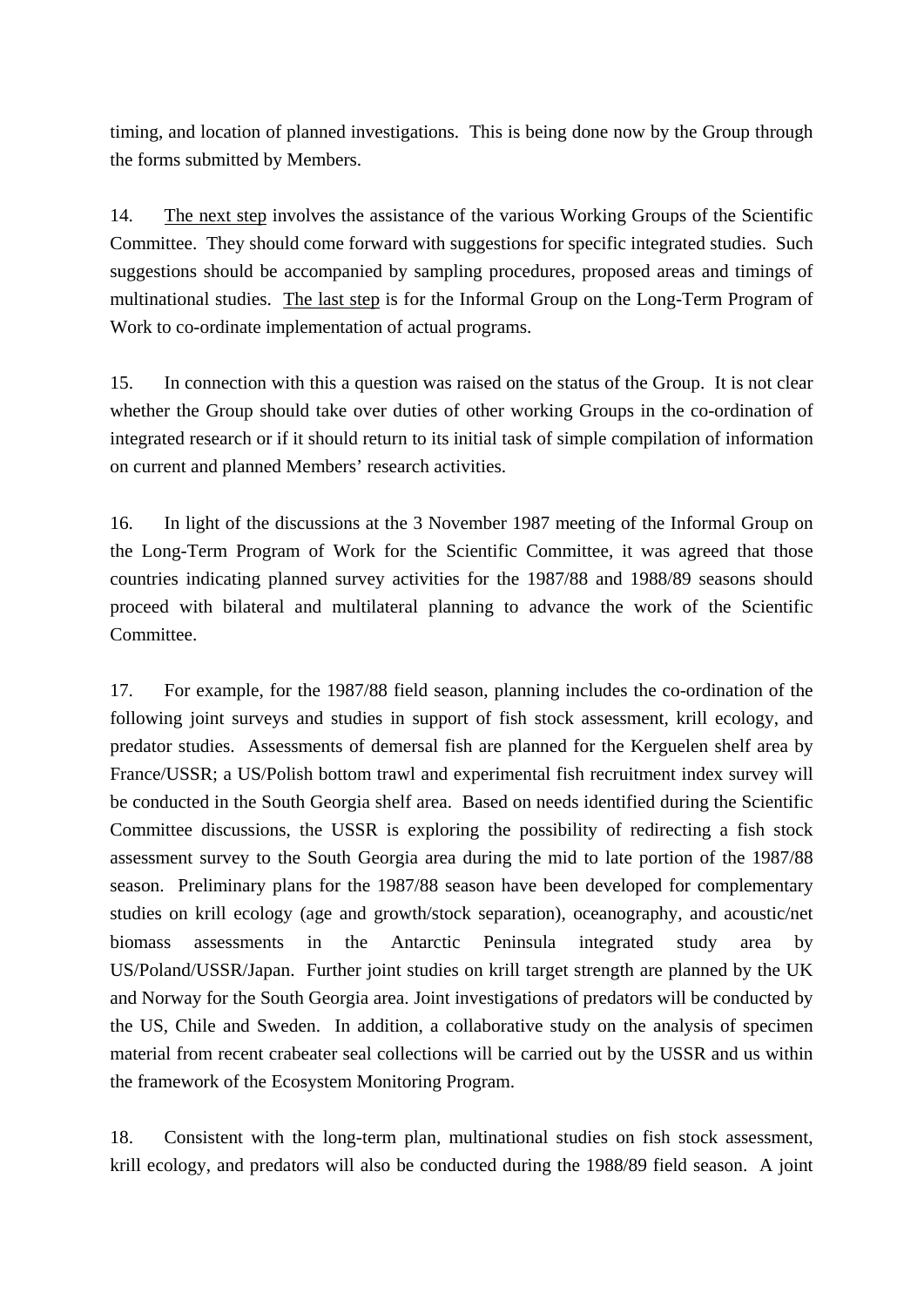US/Polish bottom trawl survey and fish recruitment index survey around South Georgia is scheduled for the December–January period. Also, the GDR is planning a bottom trawl survey on the shelf of South Georgia. Krill assessment surveys including oceanographic net sampling and hydroacoustic methodologies are planned by US/Poland within the Scotia Sea/Antarctic Peninsula area. Studies of ecosystem structure, including krill, water column productivity, and environmental conditions, within the areas of the Antarctic Peninsula, South Orkney Islands, and Weddell Sea will be conducted during the European Polarstern Study (EPOS) by Belgium, Federal Republic of Germany, France, Norway, Spain, Sweden and United Kingdom. Efforts are underway to link the EPOS activities with other CCAMLR surveys. Joint studies on the ecology, behaviour, and population structure of pinnipeds and seabirds will be conducted by the US, Chile, and Sweden. Plans for co-ordinated studies of pinniped ecology among other CCAMLR members, including the USSR, will be developed during the intersessional period.

19. A matrix outlining the long-term program of work for the Scientific Committee is shown in Appendix B. The long-term plan of work will be reviewed, evaluated, and updated at the 1988 meeting of the Scientific Committee (SC-CAMLR-VI, paragraph 11.8).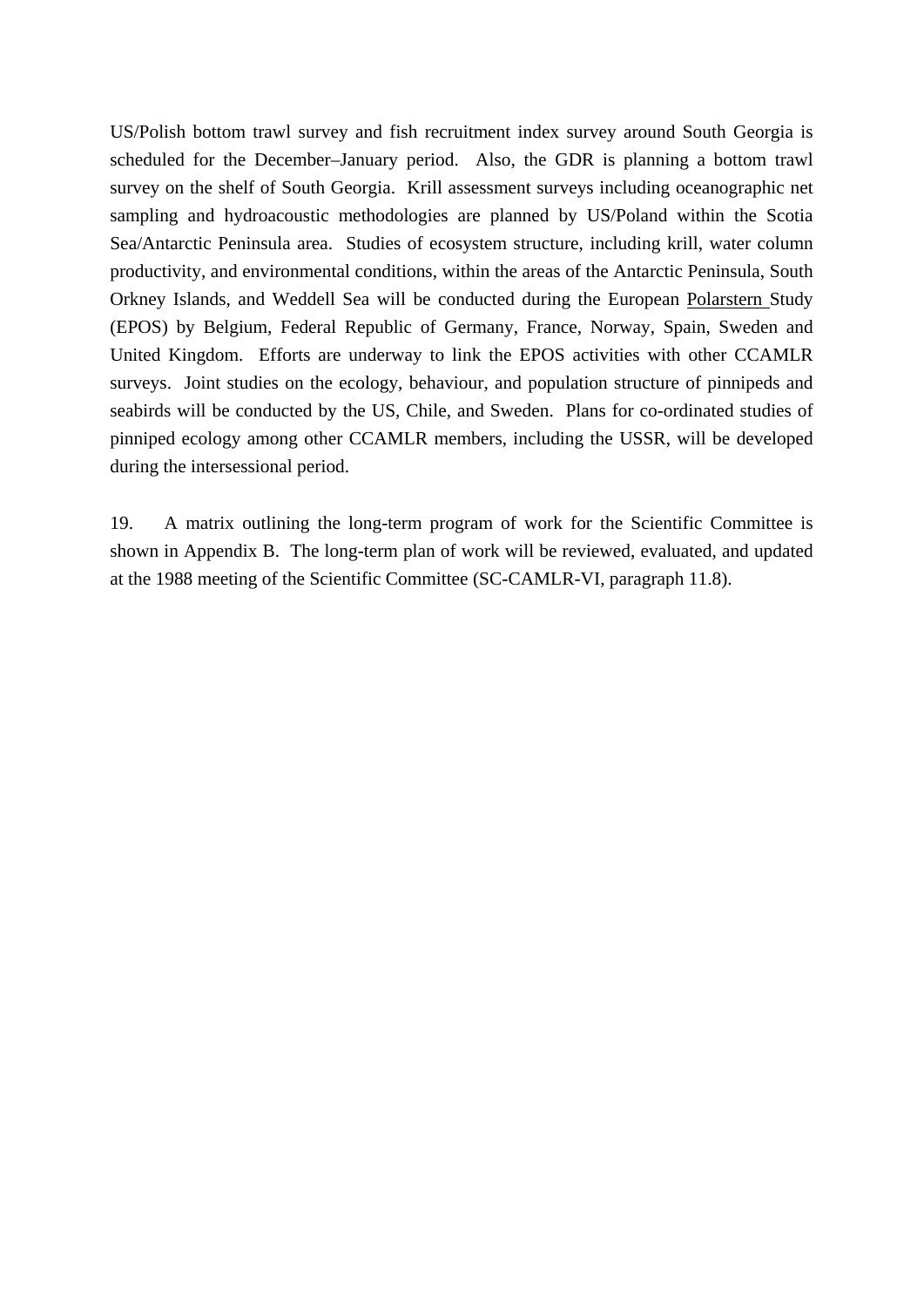#### APPENDIX A

### **SUMMARY OF NATIONAL RESEARCH PROGRAMS FOR 1987/88**

Table A.1: Fish stock assessment surveys and related studies to be conducted during the 1987/88 Antarctic field season.

| Area                                                                | Country     | Dates      | Sampling strategy                                                                                               |
|---------------------------------------------------------------------|-------------|------------|-----------------------------------------------------------------------------------------------------------------|
| South Georgia                                                       | US/Poland   | $Dec-Ian$  | Stratified random with commercial bottom trawls<br>(120 stations), recruitment index/ichthyoplankton<br>survey. |
| Scotia Sea<br>Ant. Peninsula<br>South Shetlands<br>Commonwealth Bay | <b>USSR</b> | $Dec-Apr$  | Commercial bottom trawl, including fish selectivity.                                                            |
| Elephant Island                                                     | <b>FRG</b>  | $Oct$ -Dec | Stratified random with commercial bottom trawls,<br>ichthyoplankton.                                            |
| Gerlache Strait                                                     | Chile       | Jan–Feb    | Small boat, fish ecology                                                                                        |
| Kerguelen EEZ                                                       | France/USSR | Feb-Apr    | Stratified random with commercial bottom trawl.                                                                 |
|                                                                     | France/USSR | Jul-Aug    | Ichthyoplankton survey.                                                                                         |
|                                                                     | France      | $Oct-Sep$  | Observer program on board commercial trawlers,<br>nearshore ichthyoplankton                                     |
| Crozet                                                              | France      | $Oct$ -Nov | Exploratory survey                                                                                              |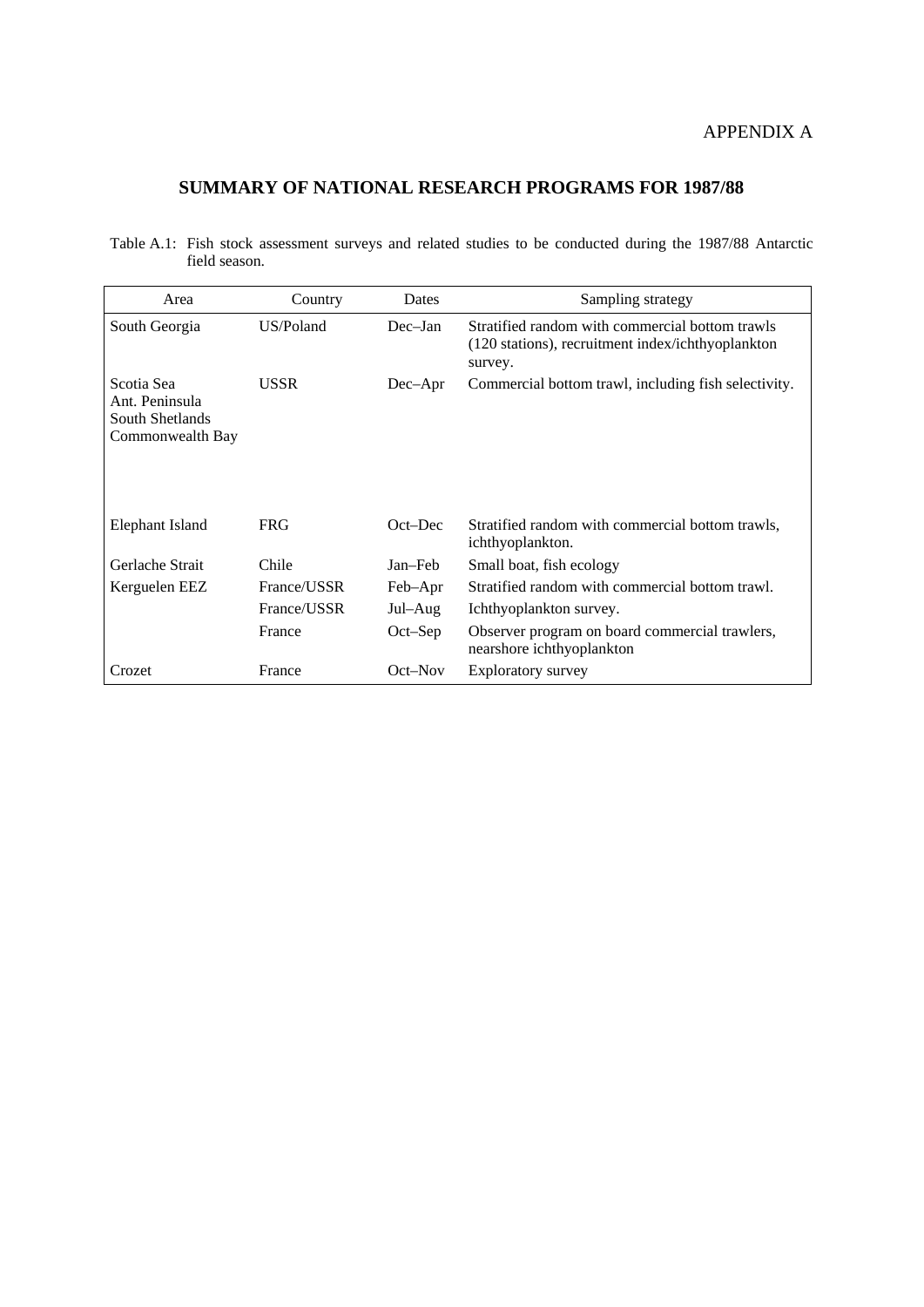| Area                                                                     | Country            | Dates      | Research Objectives and Sampling Strategy                                                                                                                                   |
|--------------------------------------------------------------------------|--------------------|------------|-----------------------------------------------------------------------------------------------------------------------------------------------------------------------------|
| Prydz Bay                                                                | Australia          | Jan-Feb    | Acoustic estimation of krill.                                                                                                                                               |
| Admiralty Bay,<br><b>Bransfield Strait and</b><br><b>Elephant Island</b> | <b>Brazil</b>      | Dec-April  | Krill distribution population structure.                                                                                                                                    |
| <b>Bransfield Strait</b>                                                 | Chile              | Feb        | Identification of krill stocks.                                                                                                                                             |
| Elephant Island to<br>Adelaide Island                                    | <b>FRG</b>         | $Oct$ -Dec | Abundance estimates of krill, RMT $1+8$ .                                                                                                                                   |
| Elephant Island or<br>South Orkneys                                      | Japan              | Dec        | Acoustic and net estimates of krill, patch studies with<br>commercial vessel, intercalibration with US/Polish<br>acoustic systems.                                          |
| Antarctic Pen. area.<br>South Shetland Island                            | Poland/US          | Jan-Feb    | Acoustic and net estimates of krill abundance, patch<br>study in co-operation with Japan.                                                                                   |
| South Georgia                                                            | UK/Norway          | Jan-Mar    | Krill target strength.                                                                                                                                                      |
| Scotia Sea                                                               | Korea, Republic of | Dec–Feb    | Environmental effects on krill distribution and<br>abundance.                                                                                                               |
| Scotia Sea $(45^{\circ} - 60^{\circ}S)$                                  | <b>USSR</b>        | Jan-Mar    | oceanographic research of krill ecology, trawl survey<br>on krill concentrations using commercial trawl and<br>Issacs-Kidd trawl under control of hydroacoustic<br>devices. |
| <b>Atlantic Sector</b><br>$52-62^{\circ}S$ between<br>$20-55^{\circ}$ W  | <b>USSR</b>        | Dec-April  | Integrated studies on Antarctic krill resources                                                                                                                             |

Table A.2: Krill relative abundance and related studies to be conductedduring the 1987/88 Antarctic field season.

Table A.3: Marine mammal and bird studies to be conducted during the 1987/88 Antarctic field season.

| Area                                                        | Country       | Dates      | Research objectives and Sampling Strategy                                                            |
|-------------------------------------------------------------|---------------|------------|------------------------------------------------------------------------------------------------------|
| King George Island<br>S. Orkney Island                      | Argentina     | $Oct$ -Apr | Ecology of fur seals, elephant seals, and Adelie<br>penguins.                                        |
| Prydz Bay, Mawson,<br>Davis, and Heard and<br>Macquarie Is. | Australia     | Oct–Mar    | Census, behaviour, diet, metabolism of crabeater and<br>elephant seals, Adelie and emperor penguins. |
| South Shetlands                                             | <b>Brazil</b> | $Dec-Apr$  | Census, ecology, and physiology of seabirds.                                                         |
| King George Is.,<br>Livingston Island                       | Chile         | Dec-Feb    | Monitoring and ecology of penguins and fur seals.                                                    |
| Elephant Island                                             | Chile/US      | Feb        | Penguin and fur seal foraging areas.                                                                 |
| Ross Sea                                                    | New Zealand   | Nov–Feb    | Census, feeding ecology, and physiology of Adelie<br>penguins.                                       |
| South Georgia                                               | <b>UK</b>     | all year   | Bird and seal ecology.                                                                               |
| Scotia Sea                                                  | Sweden/US     | Jun        | Contaminants in ice-dwellig seals.                                                                   |
| South Shetlands,<br>Anvers Island, and<br>Antarctic Pen.    | <b>US</b>     | Dec-Feb    | monitoring and directed ecological research on fur<br>seals and penguins.                            |
| Scotia Sea                                                  | <b>US</b>     | Jun        | Feeding ecology and movements of crabeater seals.                                                    |
| Lützow-Holm Bay                                             | Japan         | Oct–Feb    | Penguin and seal ecology.                                                                            |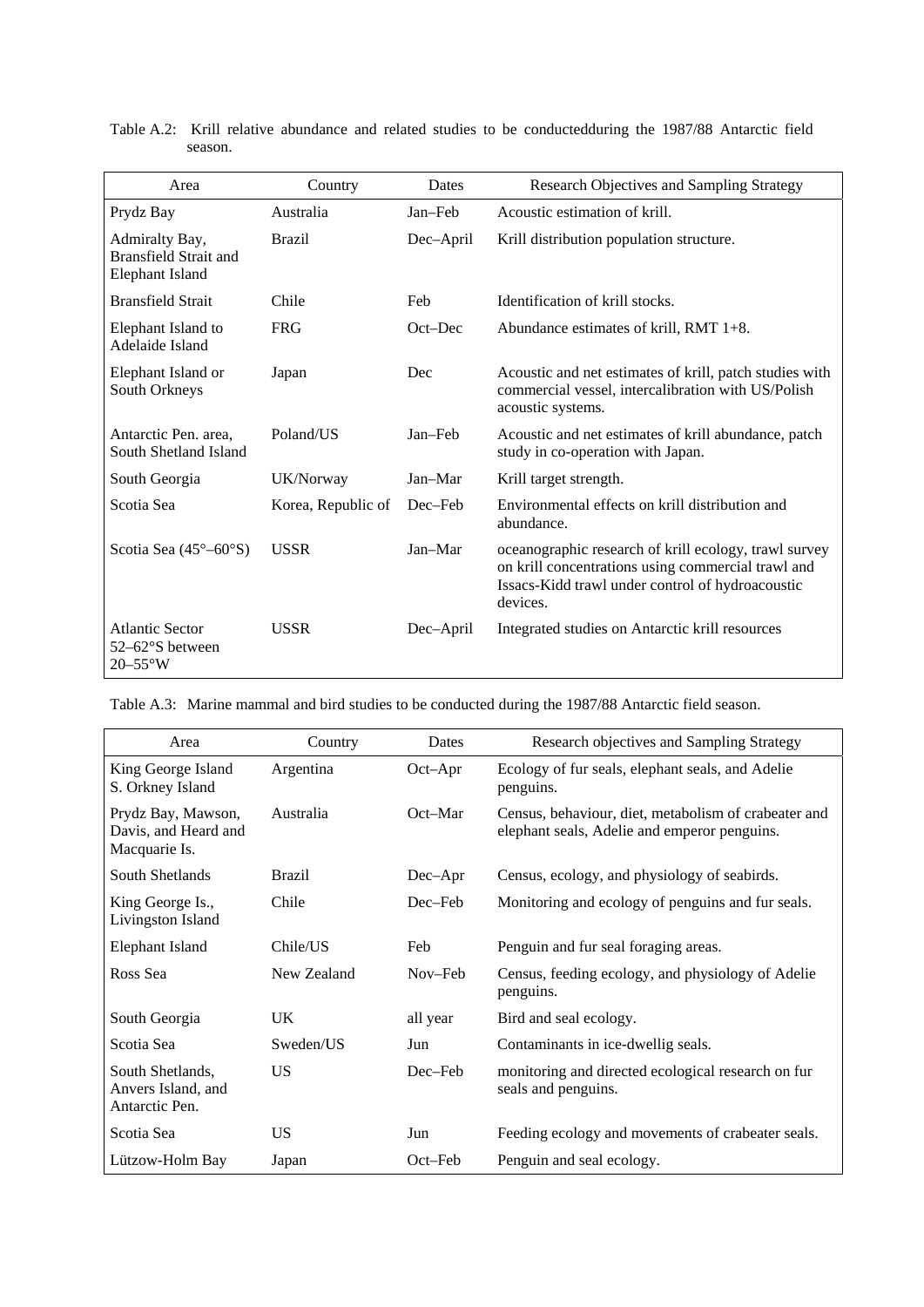| Area                                                                      | Country     | Dates              | Research Objectives and Sampling Strategy                                        |
|---------------------------------------------------------------------------|-------------|--------------------|----------------------------------------------------------------------------------|
| Prydz Bay<br>Hobart/Commonwealth<br>Bay                                   | Australia   | Nov-Feb            | Current meters, CTD transects.                                                   |
| Kerguelen                                                                 | France/USSR | Feb-Apr<br>Jul–Aug | <b>XBTs</b>                                                                      |
| Elephant Island to<br>Adelaide Island                                     | <b>FRG</b>  | $Oct$ -Dec         | Long-term variability of water masses, time<br>series since 1983, CTD transects. |
| Elephant Island to<br>S. Orkney Island                                    | Japan       | Dec                | Temperature, salinity, chlorophyll, chemistry.                                   |
| E. Drake Passage<br>Elephant Island area                                  | Japan       | Jan                | Temperature, salinity, chlorophyll, chemistry.                                   |
| <b>Bransfield Strait and</b><br>Scotia Sea                                | UK          | Jan-Feb            | Frontal systems and Antarctic Circumpolar<br>Current.                            |
| South Georgia and<br><b>Bransfield Strait</b>                             | UK          | Jan-Feb            | Nutrient flux and net primary production.                                        |
| Scotia Sea,<br>Ant. Peninsula.<br>South Shetland Is.,<br>Commonwealth Bay | <b>USSR</b> | Dec-Apr            | oceanographic research.                                                          |
| South Georgia                                                             | US/Poland   | Dec-Jan            | Hydrography, XBTs.                                                               |
| South Shetland Is.,<br><b>Bransfield Strait</b>                           | US/Poland   | Jan-Feb            | Primary productivity, effects of ozone depletion.<br>XBTs, CTD, C <sup>14</sup>  |

| Table A.4: Environmental measurements and related studies to be conducted during the 1987/88 Antarctic field |
|--------------------------------------------------------------------------------------------------------------|
| season.                                                                                                      |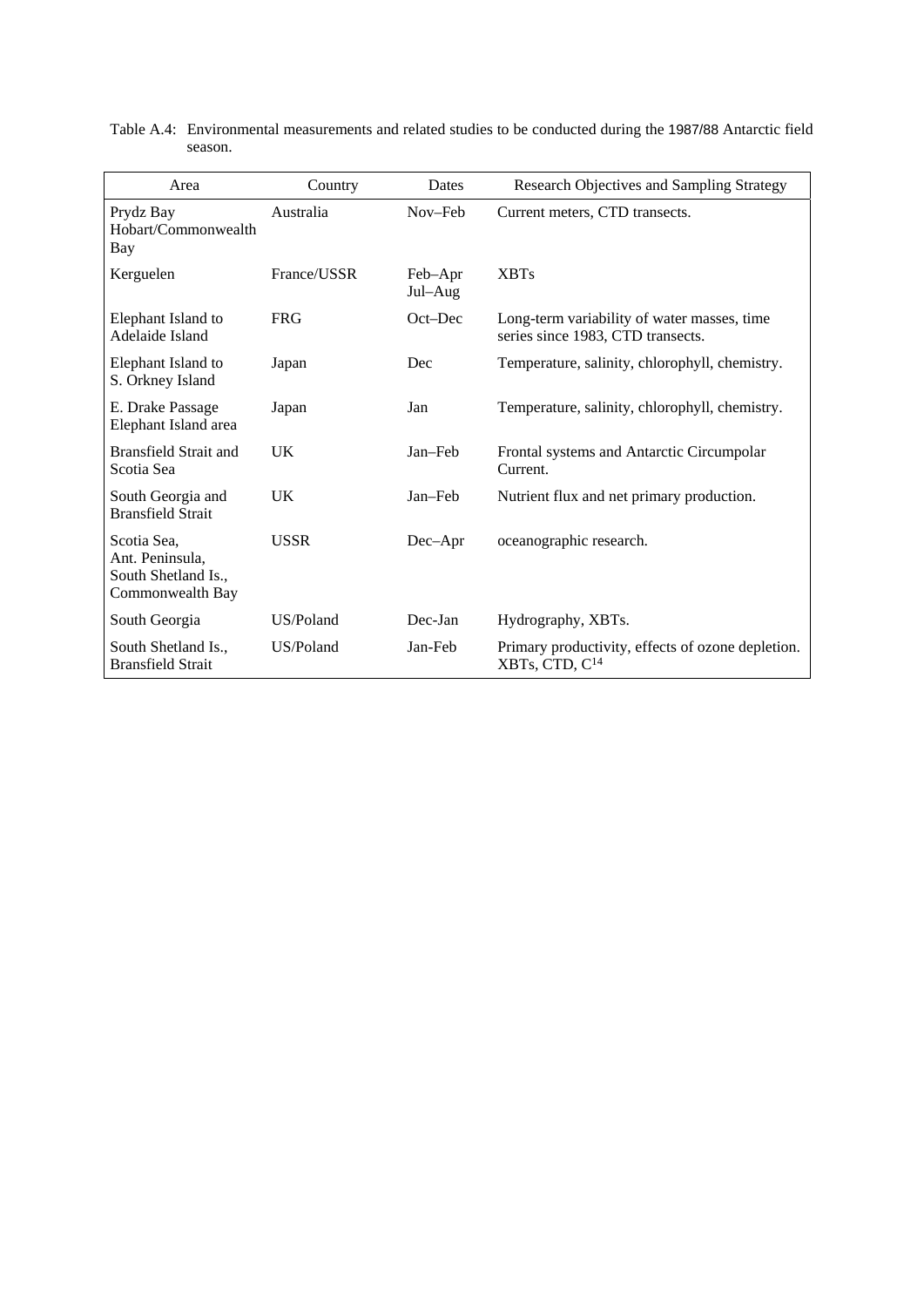#### **LONG-TERM PROGRAM OF WORK FOR ME SCIENTIFIC COMMITTEE**

|                                           | 1987/88                                                                                                                                                                                                    | 1988/89 | 1989/90 | 1990/91 | 1991/92 |
|-------------------------------------------|------------------------------------------------------------------------------------------------------------------------------------------------------------------------------------------------------------|---------|---------|---------|---------|
| 1. ADVICE TO THE<br><b>COMMISSION</b>     | Formulate immediate<br>and practical objectives                                                                                                                                                            |         |         |         |         |
|                                           | Provide best scientific<br>information available on<br>changes in the status of<br>the living resources and<br>the ecosystem                                                                               |         |         |         |         |
|                                           | Provide management<br>advice                                                                                                                                                                               |         |         |         |         |
|                                           | Review effectiveness of<br>conservation measures                                                                                                                                                           |         |         |         |         |
| FISHERY STOCK<br>2.<br><b>ASSESSMENTS</b> |                                                                                                                                                                                                            |         |         |         |         |
| FINFISH:<br>2.1                           | Implement routine<br>reporting of commercial<br>fish data and establish<br>CCAMLR data base by<br>establishing formal<br>requirements for<br>reporting age and length<br>data from commercial<br>fisheries |         |         |         |         |
|                                           | Update stock<br>assessments                                                                                                                                                                                |         |         |         |         |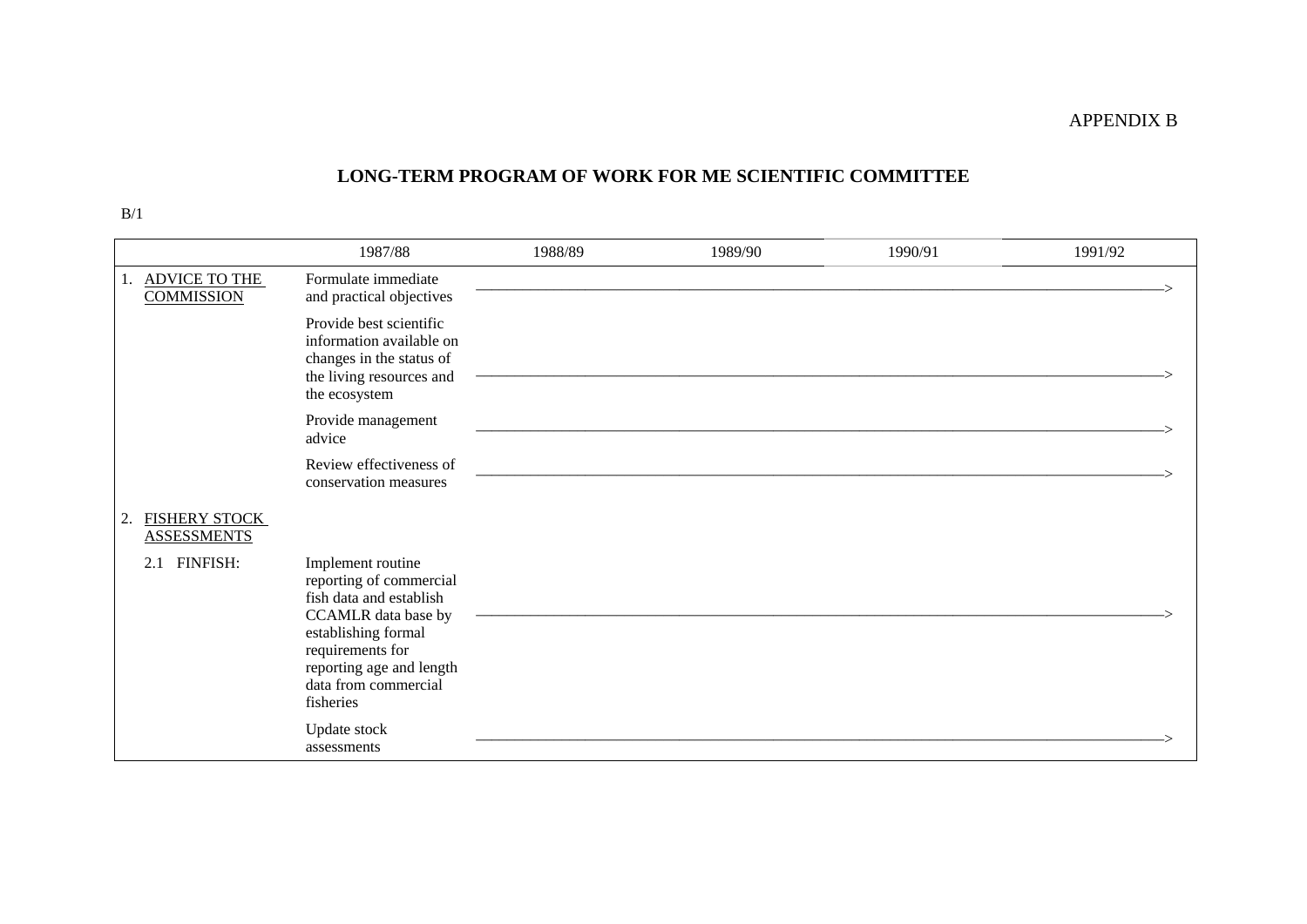|                               | 1987/88                                                                                                                                                         | 1988/89                                                                                | 1989/90                                                                    | 1990/91 | 1991/92 |
|-------------------------------|-----------------------------------------------------------------------------------------------------------------------------------------------------------------|----------------------------------------------------------------------------------------|----------------------------------------------------------------------------|---------|---------|
| <b>FINFISH</b><br>(Continued) | Define spatial<br>distribution of stocks                                                                                                                        | Review results of stock<br>identity studies                                            |                                                                            |         |         |
|                               | Obtain available historic<br>fish data for data base                                                                                                            |                                                                                        |                                                                            |         |         |
|                               | Develop requirements<br>for future data from<br>research vessel fish<br>surveys, mans of<br>coordinating program<br>among countries, and<br>specific objectives | Conduct co-ordinated<br>research vessel fish<br>surveys                                | Review the results from<br>co-ordinated research<br>vessel fish surveys    |         |         |
|                               | Conduct scientific<br>research surveys for<br>stock assessment and<br>mesh selectivity studies                                                                  | Conduct experimental<br>studies on mesh selectivity                                    | Review and evaluate<br>results of experimental<br>mesh selectivity studies |         |         |
|                               | Implement preliminary<br>recruitment index<br>surveys                                                                                                           | Review results of<br>recruitment index surveys                                         | Implement routine<br>recruitment index surveys                             |         |         |
|                               | Conduct<br>ichthyoplankton surveys                                                                                                                              | Review and evaluate<br>results of ichthyoplankton<br>surveys                           | Implement routine<br>ichthyoplankton surveys                               |         |         |
|                               |                                                                                                                                                                 | Refine estimates of<br>abundance and evaluate<br>year to year variations and<br>trends |                                                                            |         |         |
|                               | Develop long-term<br>sampling protocol                                                                                                                          | Refine estimates of<br>recruitment year to year                                        |                                                                            |         |         |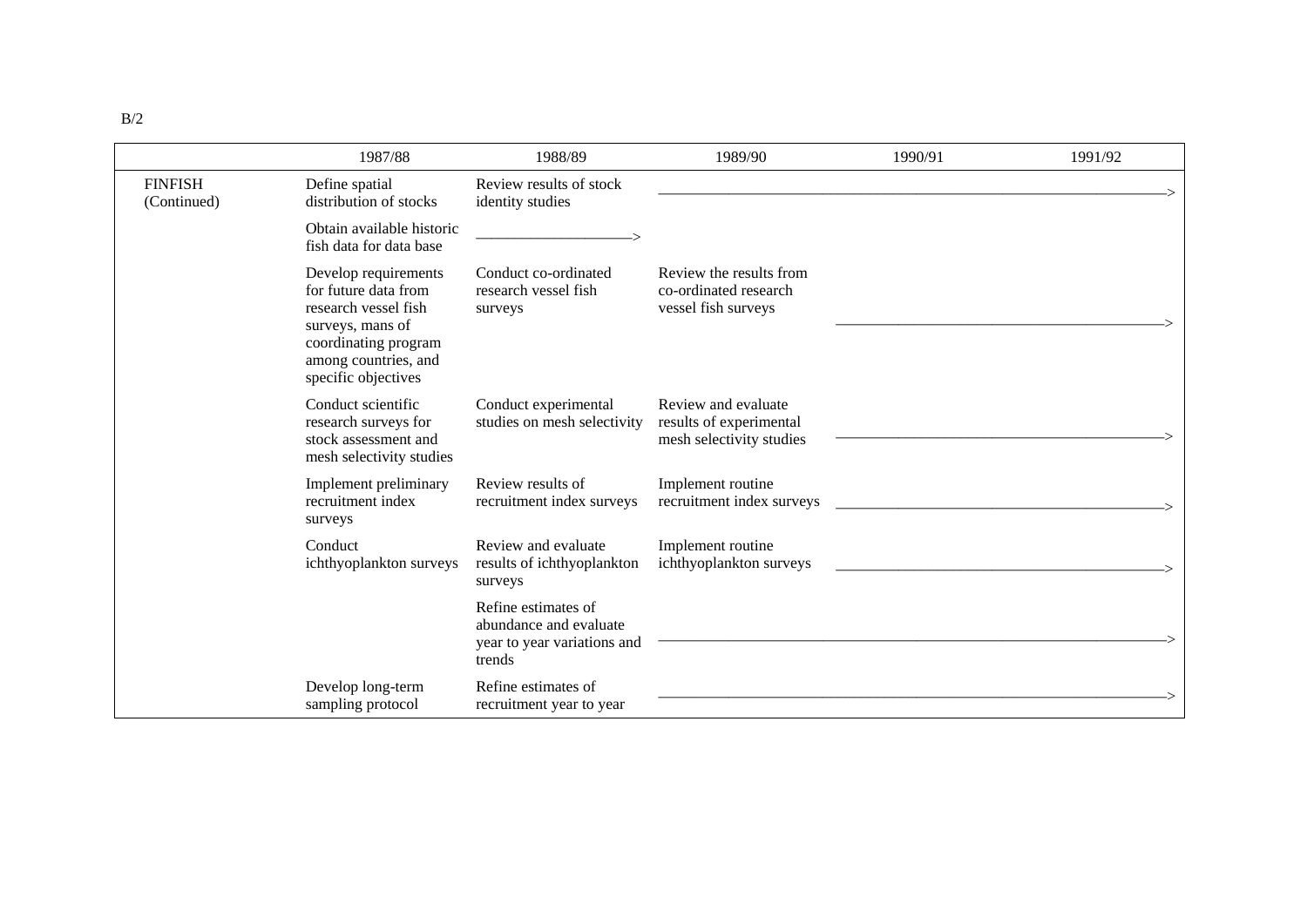|            | 1987/88                                                      | 1988/89                                                                                                                                          | 1989/90                                                                                                             | 1990/91 | 1991/92 |
|------------|--------------------------------------------------------------|--------------------------------------------------------------------------------------------------------------------------------------------------|---------------------------------------------------------------------------------------------------------------------|---------|---------|
| 2.2 KRILL: | Consider interim report<br>of krill CPUE simulation<br>study | Consider final report of<br>krill CPUE simulation<br>study                                                                                       |                                                                                                                     |         |         |
|            |                                                              | Review potential of stock<br>assessment surveys and<br>baseline studies                                                                          | Initiate stock assessment<br>surveys and baseline<br>studies                                                        |         |         |
|            | Conduct acoustic target<br>strength measurements<br>on krill |                                                                                                                                                  |                                                                                                                     |         |         |
|            | Evaluate statistical bias<br>in gear types                   |                                                                                                                                                  |                                                                                                                     |         |         |
|            |                                                              | Review results and<br>improve co-ordinated<br>small-scale studies on<br>patch and swarm structure<br>and their effects on<br>population dynamics |                                                                                                                     |         |         |
|            |                                                              | Review krill fishery data<br>collection and reporting<br>requirements as<br>appropriate                                                          |                                                                                                                     |         |         |
|            | Initiate exploratory krill<br>surveys                        | Review results and<br>applicability of<br>exploratory krill surveys                                                                              | Implement routine<br>reporting of commercial<br>krill data and establish<br><b>CCAMLR</b> data base as<br>necessary |         |         |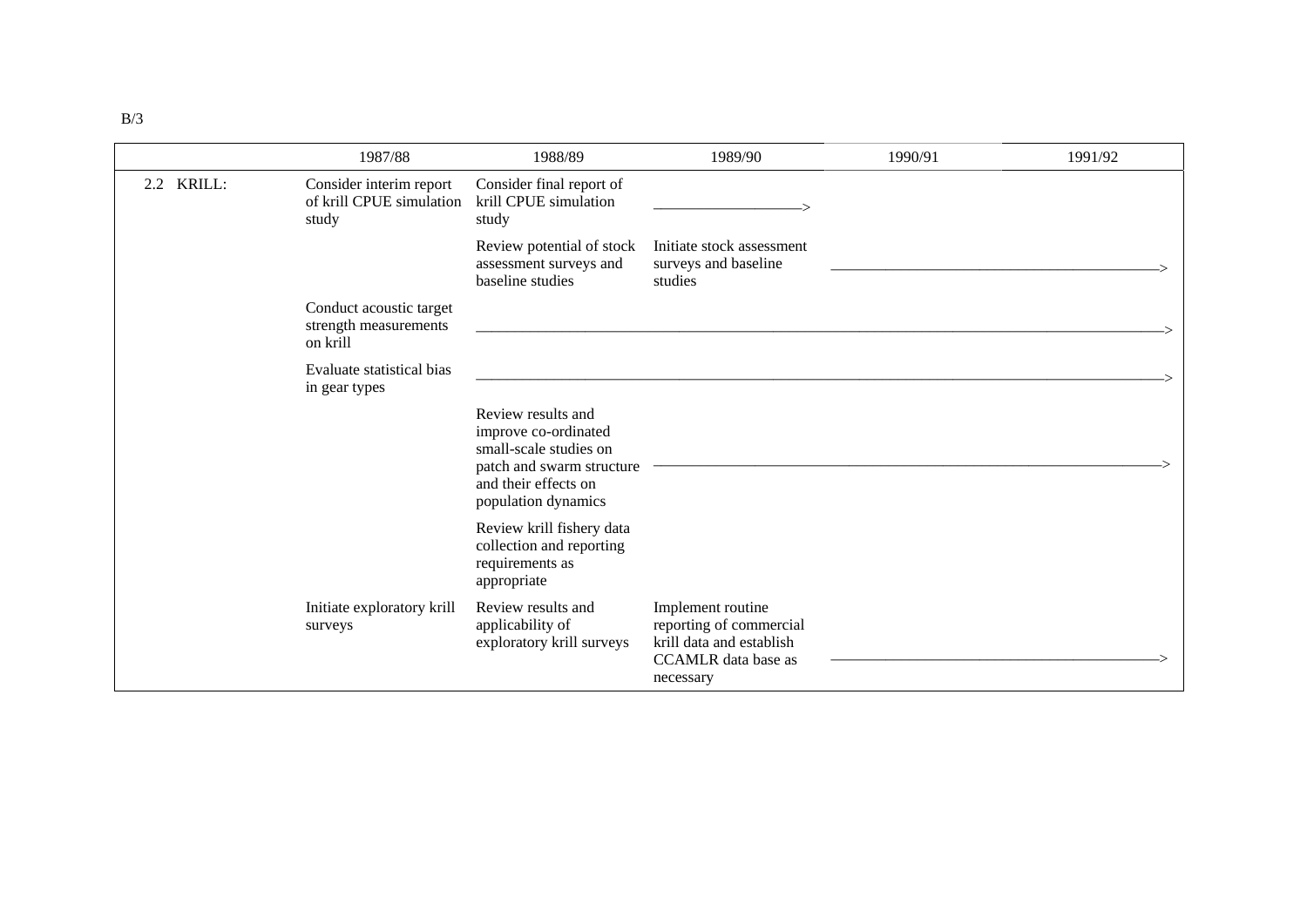|    |                                 | 1987/88                                                                  | 1988/89                                                                          | 1989/90                                 | 1990/91 | 1991/92 |
|----|---------------------------------|--------------------------------------------------------------------------|----------------------------------------------------------------------------------|-----------------------------------------|---------|---------|
|    | <b>KRILL</b><br>(Continued)     |                                                                          | Initiate procedure to<br>procure available historic<br>krill fishery data        |                                         |         |         |
|    |                                 |                                                                          | Review estimates of<br>abundance and evaluate<br>year to year trends             |                                         |         |         |
|    |                                 |                                                                          | Review and evaluate<br>techniques of size and<br>acoustic target<br>observations |                                         |         |         |
| 3. | <b>ECOSYSTEM</b><br>MONITORING: | Initiate monitoring<br>program for predators                             | Further develop predator<br>monitoring                                           |                                         |         |         |
|    |                                 |                                                                          | Develop monitoring<br>program for prey                                           | Initiate monitoring<br>program for prey |         |         |
|    |                                 | Develop methods for<br>additional predator<br>parameters                 | Review predator<br>parameters and update<br>additional methods                   |                                         |         |         |
|    |                                 | Develop predator data<br>reporting formats                               | Develop and review data<br>reporting and archiving<br>formats                    |                                         |         |         |
|    |                                 | Develop proposals for<br>registration of land-<br>based monitoring sites | Review status of land-<br>based monitoring sites                                 |                                         |         |         |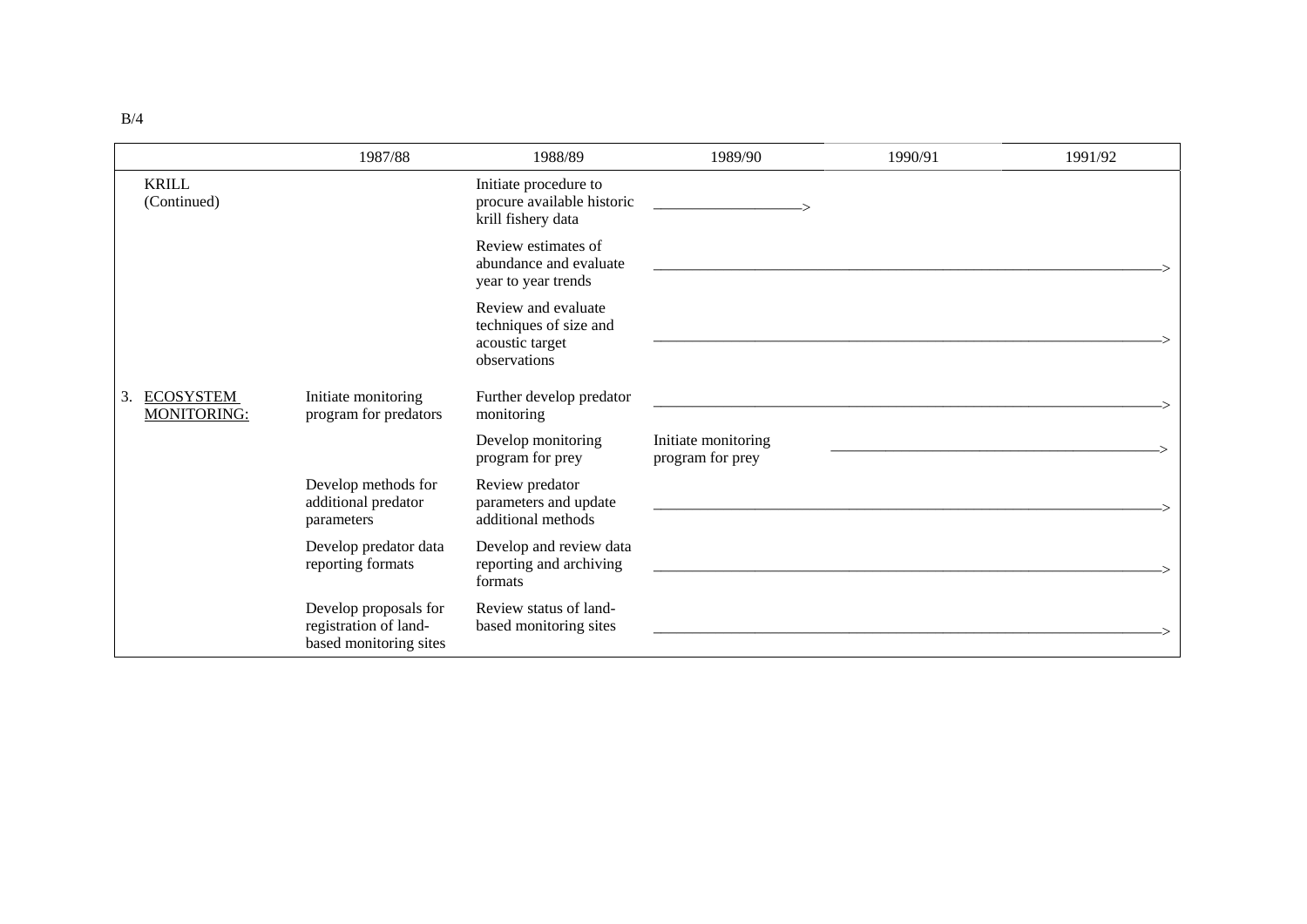|                                                                                | 1987/88                                                                                                               | 1988/89                                                                            | 1989/90                                                             | 1990/91                                                    | 1991/92 |
|--------------------------------------------------------------------------------|-----------------------------------------------------------------------------------------------------------------------|------------------------------------------------------------------------------------|---------------------------------------------------------------------|------------------------------------------------------------|---------|
| <b>ECOSYSTEM</b><br><b>MONITORING</b><br>(Continued)                           | Initiate preliminary<br>sensitivity analyses of<br>existing data                                                      |                                                                                    |                                                                     |                                                            |         |
|                                                                                | appropriate data                                                                                                      | Identify requirements for Recommend methods for<br>acquiring environmental<br>data |                                                                     |                                                            |         |
|                                                                                | Evaluate possible<br>sampling and survey<br>designs for prey<br>monitoring                                            | Recommend standard<br>methods including<br>development of data<br>formats          |                                                                     |                                                            |         |
|                                                                                | Analyse CZCS* remote<br>sensing data                                                                                  |                                                                                    |                                                                     |                                                            |         |
| 4. MARINE MAMMAL<br><b>AND BIRD</b><br><b>POPULATION</b><br><b>ASSESSMENTS</b> |                                                                                                                       |                                                                                    |                                                                     |                                                            |         |
| <b>WHALES</b><br>4.1                                                           | Review the current status<br>of cetacean populations                                                                  |                                                                                    |                                                                     | Update evaluation of the<br>status of whale<br>populations |         |
|                                                                                |                                                                                                                       |                                                                                    | Review the results of the<br><b>IWC</b> Comprehensive<br>Assessment |                                                            |         |
|                                                                                | Evaluate potential utility<br>of sightings data for<br>investigating stock<br>recovery, abundance and<br>distribution |                                                                                    |                                                                     |                                                            |         |

\* CZCS = Coastal Zone Color Scanner